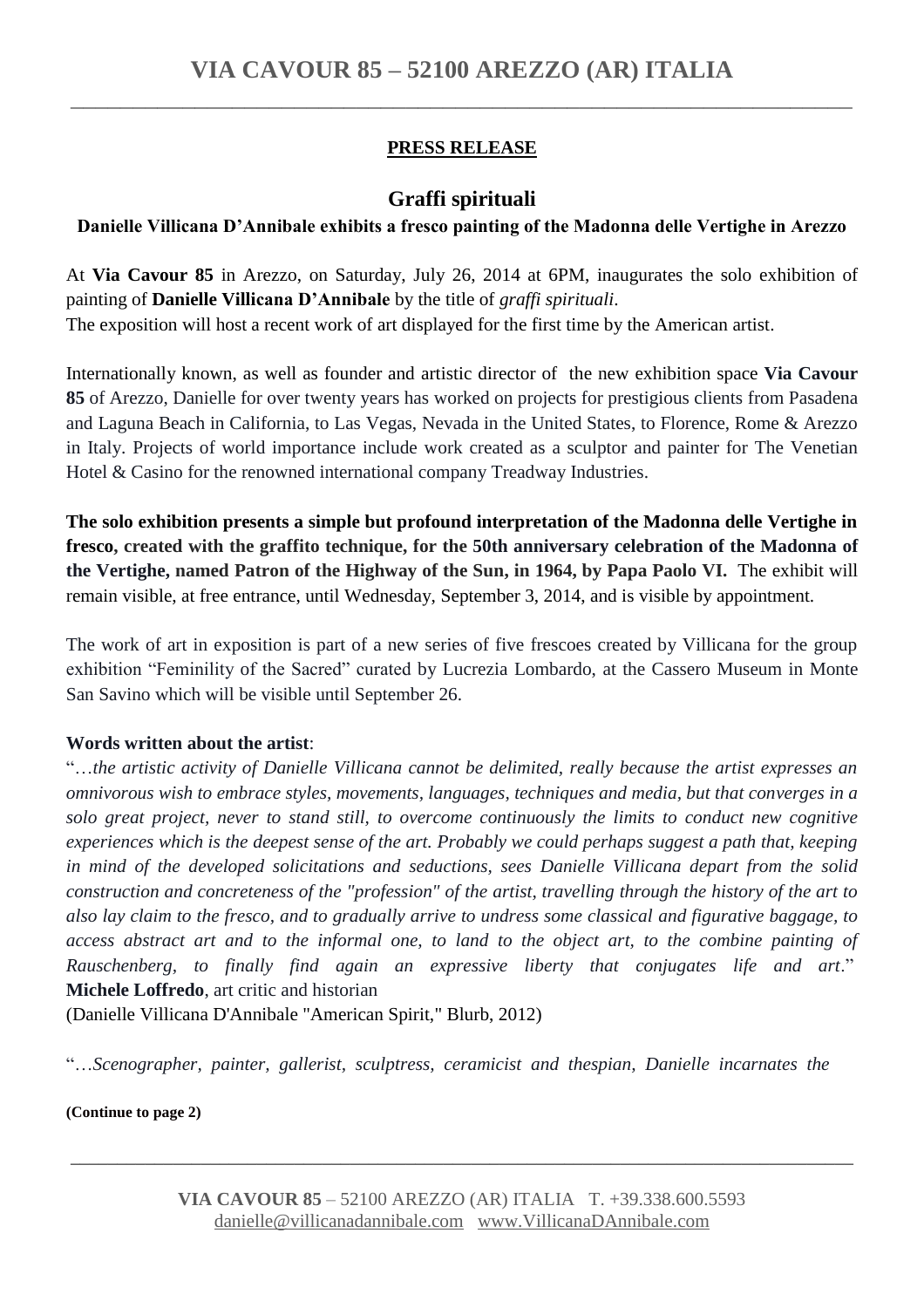*American spirit, intending this, as writes Loffredo, her cultural formation launched at Laguna Beach, carried on in Los Angeles and completed in Florence. The entire artistic experience of Danielle is documented in the Aretine exhibit entitled <<American Spirit>> and in which is proposed academic interest in American pop art and the denunciations with regards to the commercialization of cigarettes, thus the last series entitled <<Cigarettes box paintings>> chromatically strong images, unlimited and expression of doing abstract which has no limits*…"

#### **Liletta Fornasari**, art historian

(La Nazione, Agenda Arezzo, Sunday, December 9, 2012, p 21)

### **Brief biography:**

**Danielle Villicana D'Annibale** was born in San Francisco, in California, in 1972. In 1994 she graduated with a B.A. in Art History and the Visual Arts from Occidental College of Los Angeles. The love for the Renaissance took her to Italy in the same year, where she attended important masters and Florentine atelier, from Charles Cecil Studios to the Florence Academy, to the studio of Silvestro Pistolesi in 1996. Afterwards she learned the technique of fresco at the school of Leonetto Tintori of Prato. In 2001 she enrolled in the Accademia di Belle Arti of Rome. She continued on the meantime her plastic and pictorial research, veering towards abstraction: the series Cigarette Box Paintings took life.

With the academic diploma obtained in 2006, receiving highest honors 110 and lode, the American transferred to Arezzo, where she may live in close contact with the art of Piero della Francesca. Collaborating with her husband Maurizio D'Annibale, light designer, Danielle Villicana began working on the project Villa Margherita a Paradise for Artists in Tuscany and opened, in 2010, a contemporary art gallery in the heart of the city, immediately becoming a favored meeting place for Italian and foreign artists.

Since 1994 she has participated in solo and group exhibits in Italy and the United States. She is a member of the California Art Club, Toscana Cultura, Montevarchi Arte and co-founder with her husband, Maurizio D'Annibale, of the "Villa Margherita International Art Club."

Danielle currently divides her time between her studio in Arezzo, Italy and organizing exhibits, catalogues and events for artists.

#### **Principle professional activities**:

In 1993, Danielle Villicana D'Annibale conducted the role of assistant to Eugenia Butler for the project The Kitchen Table Project presented at ART/LA'93, where artists of the caliber of Marina Abramovic, Carolee Schneemann, Felipe Ehrenberg and other thirty figures of international level were present. From 1998 to 2000 she was sculptress for Treadway Industries in the environment of projects including the Venetian Hotel & Casino, Aladdin Gaming, Universal Studios Japan, Disney California Adventure and others. In 1999, she conducted the task of painter and decorator for Saltman Art in Burbank Los Angeles and the Venetian Hotel & Casino. In 2003, she was assistant scenografer to Francesco Frigeri, at

#### **(Continue to page 3)**

**\_\_\_\_\_\_\_\_\_\_\_\_\_\_\_\_\_\_\_\_\_\_\_\_\_\_\_\_\_\_\_\_\_\_\_\_\_\_\_\_\_\_\_\_\_\_\_\_\_\_\_\_\_\_\_\_\_\_\_\_\_\_\_\_\_\_\_\_\_\_\_\_\_\_\_\_\_\_\_\_\_\_\_\_**